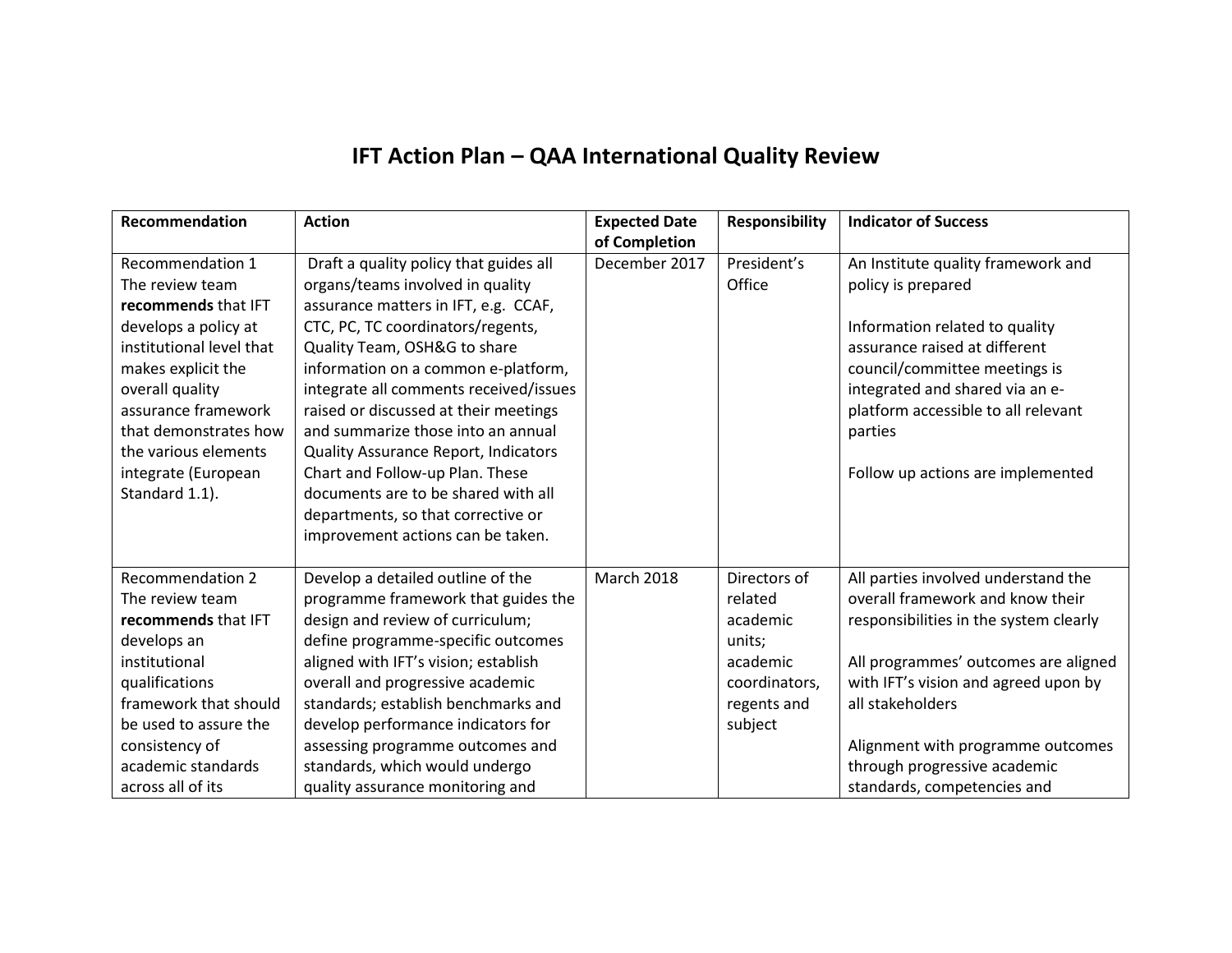| programmes.<br>(European Standard<br>1.1)                                                                                                                                                                          | review system (refer to QUACES<br>below).                                                                                                                                                                                                                                       |          |                     | expectation across the duration of<br>study (introductory/<br>application/mastery)<br>Academic standards guide the<br>establishment of benchmarks and<br>performance indicators<br>Benchmarks and indicators can be<br>easily used in the programme quality<br>monitoring and review system<br>(QUACES)<br>Course design, lesson plans and<br>assessment methods are aligned with<br>programme outcomes<br>The monitoring and review system can<br>identify specific areas for<br>improvement |
|--------------------------------------------------------------------------------------------------------------------------------------------------------------------------------------------------------------------|---------------------------------------------------------------------------------------------------------------------------------------------------------------------------------------------------------------------------------------------------------------------------------|----------|---------------------|-----------------------------------------------------------------------------------------------------------------------------------------------------------------------------------------------------------------------------------------------------------------------------------------------------------------------------------------------------------------------------------------------------------------------------------------------------------------------------------------------|
| <b>Recommendation 3</b><br>The review team<br>recommends that IFT<br>implements a<br>programme to raise<br>awareness of the<br><b>Complaints Policy</b><br>among students and<br>staff (European<br>Standard 1.3). | 3.1 E-comment box provided on staff<br>portal and student portal, for online<br>submission of comments.<br>3.2 Introduction of communication<br>channels (e-comment box and drop<br>boxes at both campuses) on student<br>handbook, faculty handbook, and<br>employee handbook. | Dec 2017 | <b>Quality Team</b> | Staff and students are well informed of<br>the suggestion channels through<br>information on the respective<br>handbooks and portals<br>With the annual email promotion, all<br>parties (current or freshmen) would be<br>well aware of the communication<br>channels                                                                                                                                                                                                                         |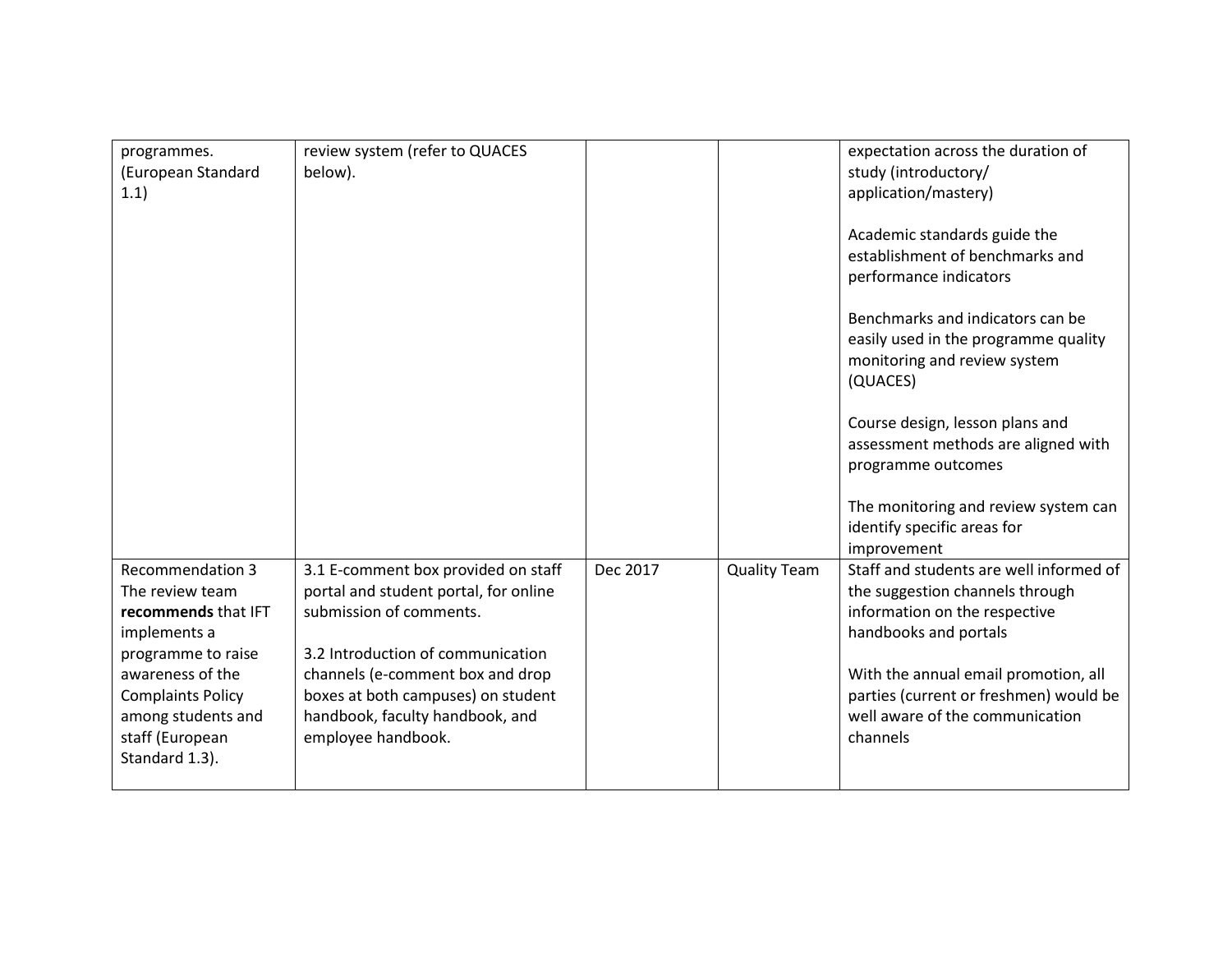|                                                                                                                                                                                                                                                                                                                     | 3.3 Annual introduction and promotion<br>to all staff and all students by email<br>regarding IFT's suggestion channels.<br>3.4 Comments received from staff or<br>students will be handled with<br>reference to the Procedures of<br>Handling Public Suggestions,<br>Complaints & Objections. |                   |                                                                                                                                                                                          |                                                                                                                                                                                                                                                                                                                                                              |
|---------------------------------------------------------------------------------------------------------------------------------------------------------------------------------------------------------------------------------------------------------------------------------------------------------------------|-----------------------------------------------------------------------------------------------------------------------------------------------------------------------------------------------------------------------------------------------------------------------------------------------|-------------------|------------------------------------------------------------------------------------------------------------------------------------------------------------------------------------------|--------------------------------------------------------------------------------------------------------------------------------------------------------------------------------------------------------------------------------------------------------------------------------------------------------------------------------------------------------------|
| <b>Recommendation 4</b><br>The review team<br>recommends that<br>IFT expedites the full<br>implementation of the<br><b>Quality Assurance and</b><br><b>Course Evaluation</b><br>System (QUACES) and<br>at the same time<br>continuously evaluates<br>the effectiveness of the<br>system (European<br>Standard 1.9). | 4.1 Organise an Academic Quality<br>Team/Task force (AQT) to manage<br>QUACES implementation.<br>4.2 Review and Assess alignment of<br>Programme outcomes with intented<br>learning outcomes (ILO) at the course<br>level and Assessment mechanisms.                                          | <b>March 2018</b> | Coordinators<br>& Regents in<br>collaboration<br>with SATA +<br>Programme<br>Faculty +<br>Industry<br>partners +<br>Alumni reps +<br>Current<br>Student reps +<br>External<br>Advisement | The AQT will compile an annual report<br>at the end of each academic year<br>including data gathered through<br>Student/Faculty feedback* and<br>external moderation reports**<br>Programme curriculum and<br>assessment mapping will indicate a<br>systematic coverage of programme<br>outcomes through programme<br>offerings across the duration of study |
|                                                                                                                                                                                                                                                                                                                     | 4.3.1* Design the instrumentation to<br>collect student/faculty feedback (in<br>addition to Course Evaluation) at each<br>stage of the study path.<br>4.3.2 Organise agreement trials<br>among faculty teaching the same<br>course in regard to a selected                                    | <b>July 2018</b>  | <b>AQT</b>                                                                                                                                                                               | The exercise should ensure objectivity<br>in the grading process and<br>improvement, if needed, of the                                                                                                                                                                                                                                                       |